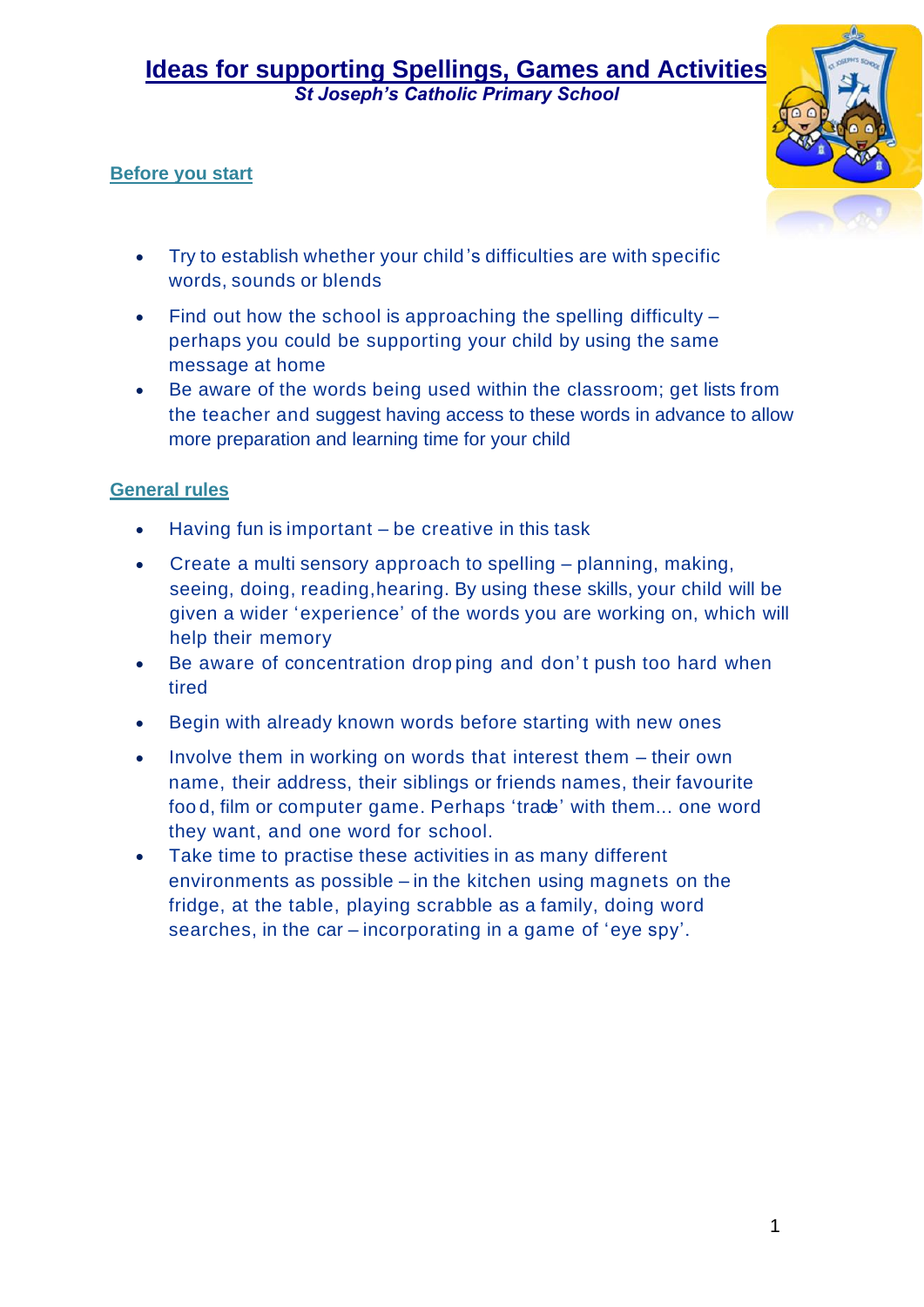*St Joseph's Catholic Primary School* 

#### **Practical games and activities**



#### **Sound talk**

Say words in sounds e.g. 'Simon says touch your t-oe-s.'

#### **Wordle**

Create your own beautiful word cloud following a spelling pattern: http://www.wordle.net/create

#### **Word shapes**

Create your own wordshapes challenge: http://tools.atozteacherstuff.com/printable-word-shapes-worksheets/

#### **Draw your words**

Use shapes of letters to create drawings e.g. a skyline

#### **Air and back spelling**

Write the word in the air, really big, then really small, saying each letter as it is written. If the word can be sounded out, use the phonemes, if not, use the letter names.

Try writing words on each other's backs and see if your partner can say what word you're writing.

#### **Media search**

Using a timer, give the children x minutes to find their spelling in the newspaper of magazine. Circle them in bright colours or highlight when they have been found.

#### **Couscous/ salt box spelling**

Practice writing spellings in salt or couscous.

#### **Scrabble spelling**

Find the letters you need to spell your words, mix them up in a bag and time how quickly you can unscramble them into the words.

#### **Pyramid power**

Sort a given group of words into a list from easiest to hardest. Write the easiest once in the middle at the top of the page, the next easiest twice underneath, third easiest three times below that etc so forming a pyramid.

#### **Ransom note**

Cut the letters needed for your words from a newspaper or magazine and glue them down to spell the words.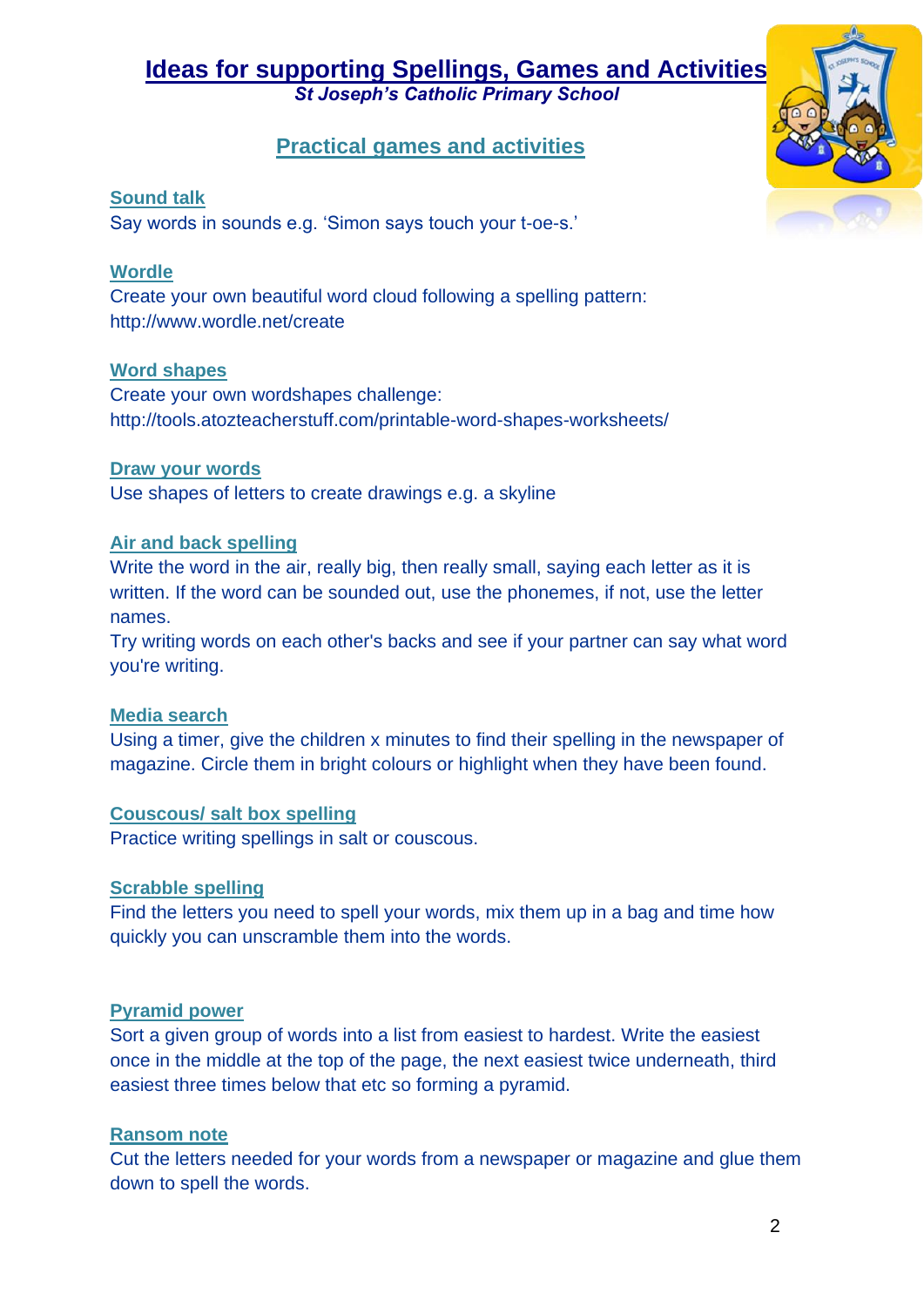*St Joseph's Catholic Primary School* 

#### **Water wash**

Use a paintbrush and water to write your words outside in concrete or pavements.

#### **Colourful words**

Use two different colours to write your words- one for vowels another for consonants then write them all in one colour.

#### **Rainbow writing**

Write your words over and over, each time on top of the last but in a different colour- create a rainbow word.

#### **Graffiti wall**

Create a graffiti wall, inspired by graffiti artists, draw you target words again and again across a page to create the artwork.

#### **Spelling pairs memory game**

Make pairs of spelling cards. Turn them over and mix them up. Flip over two and if they match you get to keep the cards, if not turn them back over in the same place for others to remember.

#### **X words**

Find two target words with the same letter in and then write them so they criss cross.

#### **Ambidextrous**

Swap your pen into the hand that you don't usually write with. Now try writing your spellings with that hand.

#### **Secret agent**

Write out the alphabet in code e.g. giving each letter a number i.e. a=1, b=2 etc. Now spell your words in secret code.

#### **Acrostic**

Use your target word to make an acrostic poem with each line beginning with the next letter to spell out the word- it's easier to remember if the poem makes sense! e.g. what:

**W**hile Sam was walking down the path,

**H**e saw a cat that stared, then laughed.

**A** cat that laughs is quite a feature,

**T**ell me, have you seen such a creature?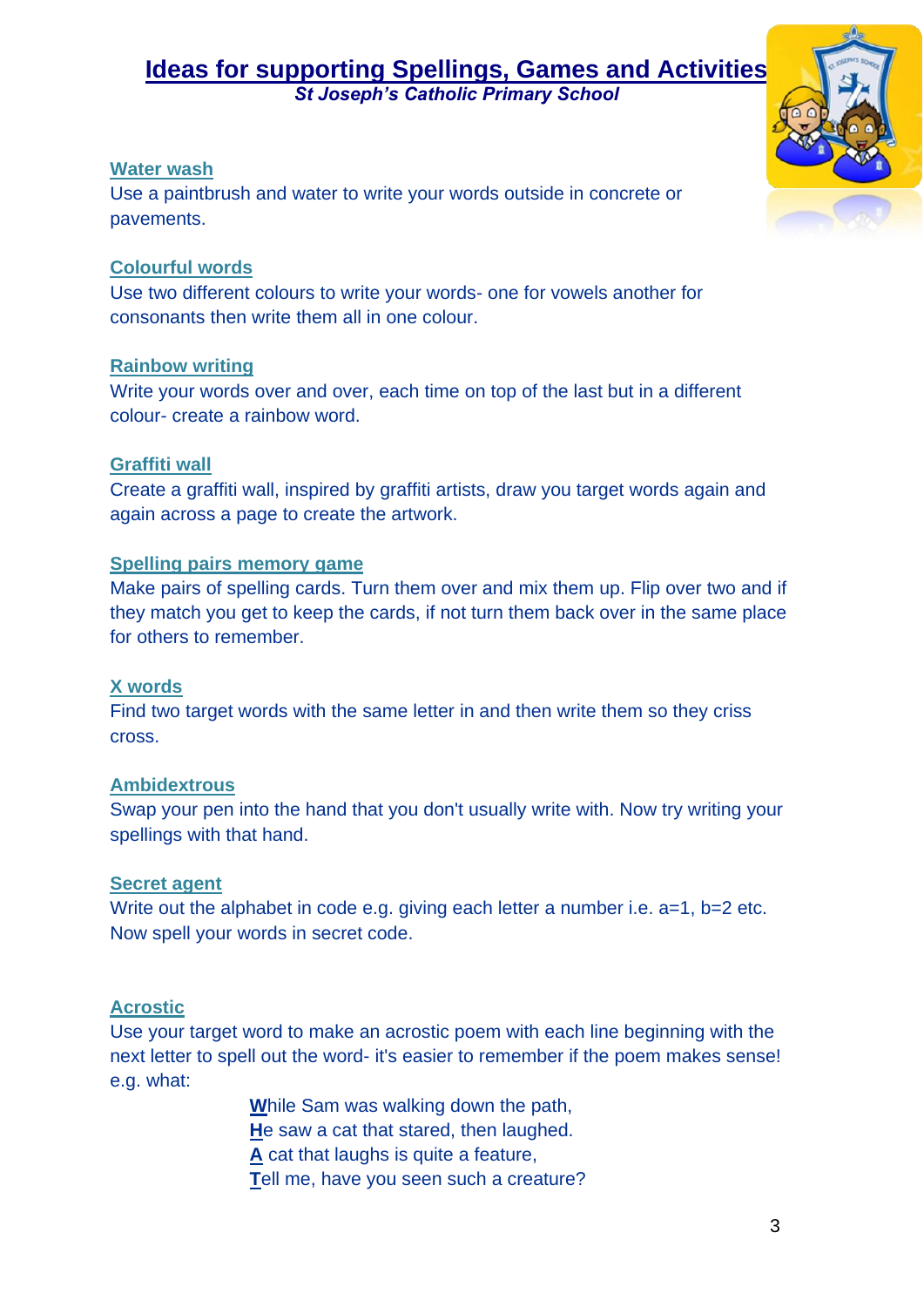*St Joseph's Catholic Primary School* 

#### **Deliberate mistakes**

Working in partners, write a list of words with some mistakes. Can your partner spot them?

#### **Hangman**

Using given words, play hangman with a partner. How quickly can they spot the word?

#### **Type 'em**

Type the list of words, each word in a different font/colour. The children could email them to the teacher?

#### **Words without vowels**

Write spelling words in a list, replace all the vowels with a line. Can your partner fill in the gaps? (Also could be done without consonants instead, which is easiest?)

#### **Words within words**

Write down target words and then see how many other words you can make from the same letters.

#### **Dots game**

Am is to make a square from 4 dots.

2 players. On a page of dotty paper (create your own if necessary), if a word is spelt correctly you can join up two dots. Whoever completes the box writes their name in it.

#### **Wordsearch**

Create your own wordsearch with key words to find.

#### **Roll a word**

Roll a ball back and forth with a partner spelling out words.

#### **3D words**

Create your target words in clay, playdough, gingerbread (these ones can then be eaten!)

#### **Countdown**

How many high frequency words/ sounds can they read as flashcards in a minute? You could use one of the countdown timers from this site: [www.online-stopwatch.com/bomb-countdown/](http://www.online-stopwatch.com/bomb-countdown/)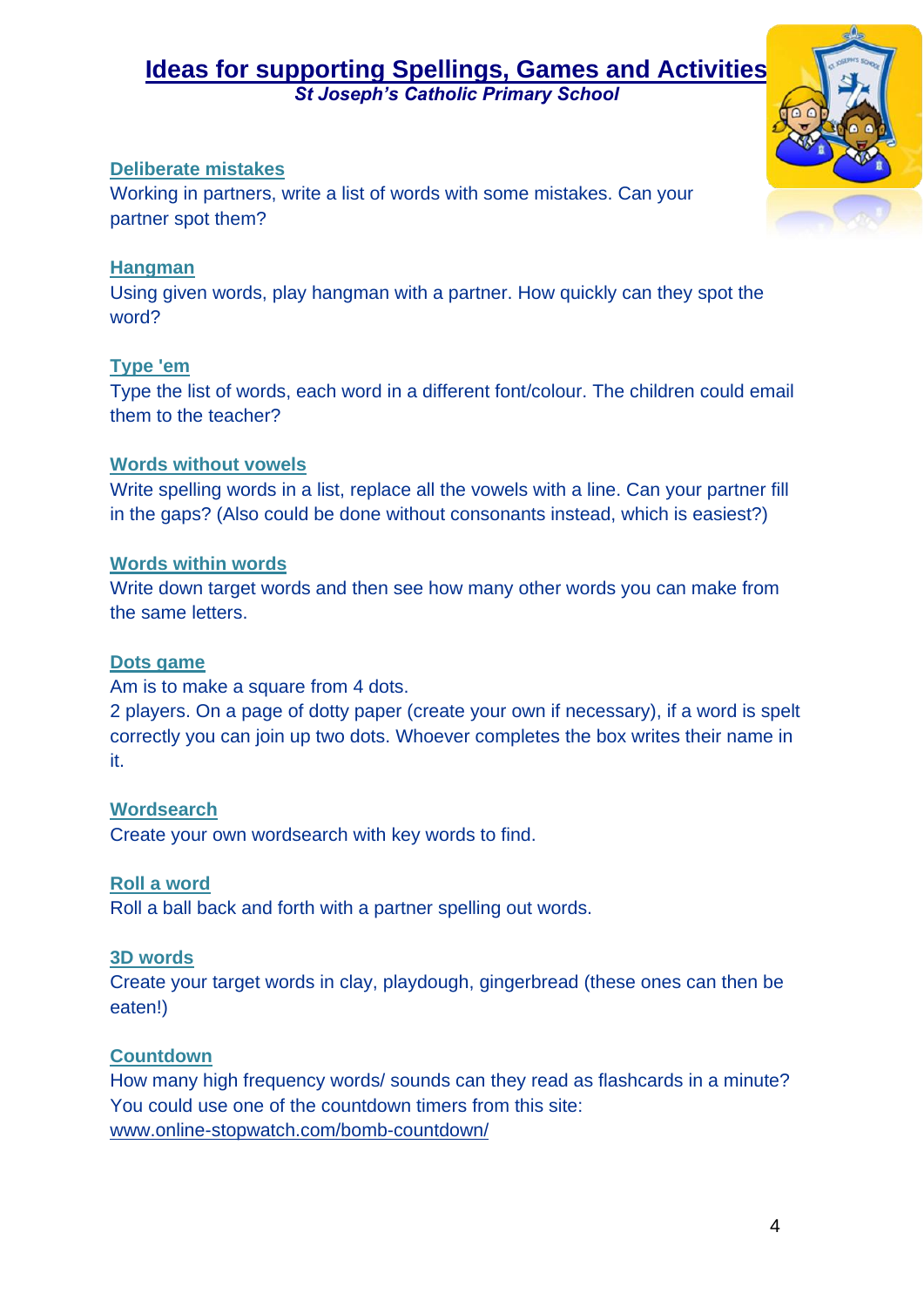*St Joseph's Catholic Primary School* 

#### **Scrambled words**

Fold a piece of paper into 3 columns. Write the words in the first column, then write them in the second column all jumbled up. Fold the correct answers behind the page and see if a partner can unscramble the words.

#### **Treasure/ rubbish**

Write a range or nonsense and real word on gold coins, or words spelt correctly or incorrectly e.g. swiming and swimming. Pupils decide whether they go in the treasure chest or in the bin. A real bin and treasure chest are more exciting for the pupils!

#### **Rhyming couplets**

Collect a range of words with using a targeted spelling pattern and invent silly rhyming couplets/sentences e.g. The monkey ate some funny honey! A slice of pie should be eaten in July!

#### **Word Detectives**

Children to be 'detectives' using a variety of texts (fiction/non-fiction) and find examples of words that fit the particular unit for spelling. These could be recorded on tape recorder, white boards, class lists, computer, spelling journals or added to the spelling wall.

#### **Track game**

Design a race-track game using A1 card and pictures/icons on random squares (these are the ones worth a point). Make the game a loop so that there is no finish line. Also prepare (using the word lists from the attached units) a set of cards that use the spelling pattern. Children can play in pairs or small groups and start anywhere. Roll a dice and move forward that number. If they land on a square with a picture they pick up a card from the central pile. Depending on the ability of the group the task can vary:

- a) think of a rhyming word;
- b) think of another word that uses the same spelling choice;
- c) read the word on the card;
- d) count or clap the syllables correctly;
- e) fill in the missing letters to make a word e.g. pl--, r—n (for ai/ay);
- f) make the word into a compound word.

If the child answers correctly then they can collect a counter. The child with the most counters wins.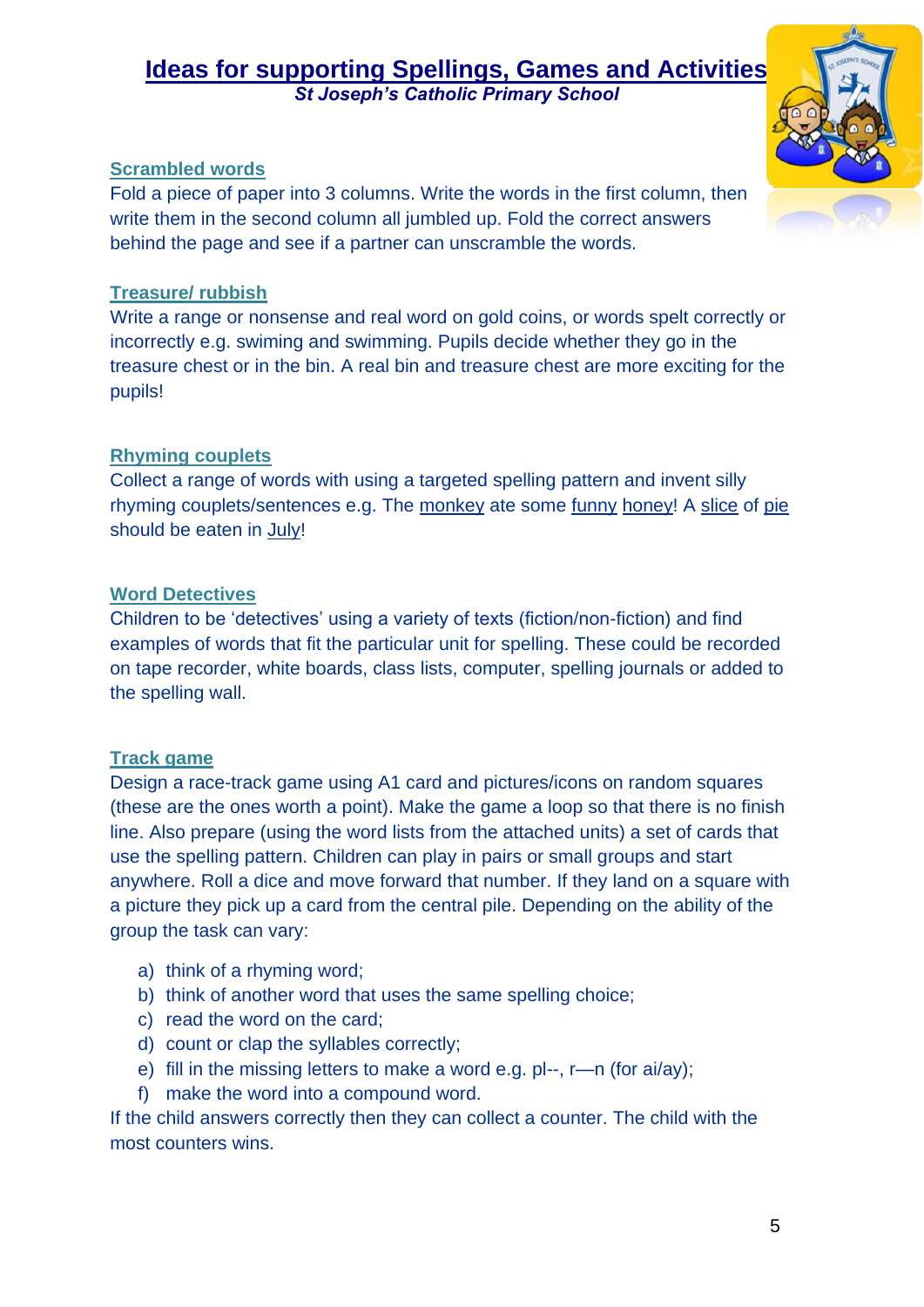*St Joseph's Catholic Primary School* 

#### **Word Sort**

Use this activity to sort words into their different spelling patterns.

#### **Resources:**

Word cards with words you are investigating.

#### **Activity:**

- Select a word and read it out.
- Underline the part of the word being investigated.
- Explain to your friend what it is you are investigating.
- Find other words that follow the same pattern or rule and place them together in a column.

• When you have used all the words for that pattern start a new column for a different pattern.

• If you have any words left that do not fit into your columns put them in a 'problem pile'. Discuss how they differ and how you will be able to remember them.

- Make up a label for each column which explains what the words have in common.
- Can you think of any new words for each column?

#### **Guess My Word**

Use this activity to investigate and explain the rules for how words are spelt.

#### **Resources:**

Lists of words that have the same rule and one or two exceptions. A range of words can be displayed around the room, the child then needs to find it from the clues. e.g. 'The root word has three phonemes. The ing is added after the doubling the final g'. (begging)

#### **Make the Team**

Use this activity for recognising 'family groups' when looking at spelling patterns, sorting words into sets or finding related words.

#### **Resources:**

• Sets of cards for each 'family group' spelling pattern. e.g. le - candle bottle people **Activity:** 

- Discuss the rules/words that were investigated in the shared session.
- Spread the cards out face upwards and sort them into their 'families';
- Discuss the reasons for the way you have sorted the words;
- How would you describe them without actually saying the word?
- Shuffle the word cards and give five to each player;
- Any left over cards are placed in a pile, face-down;
- Make a fan of your cards so that no one else can see them and begin to sort them into teams. If you have three cards of the same team place them face-up on the table and explain why you have grouped them together: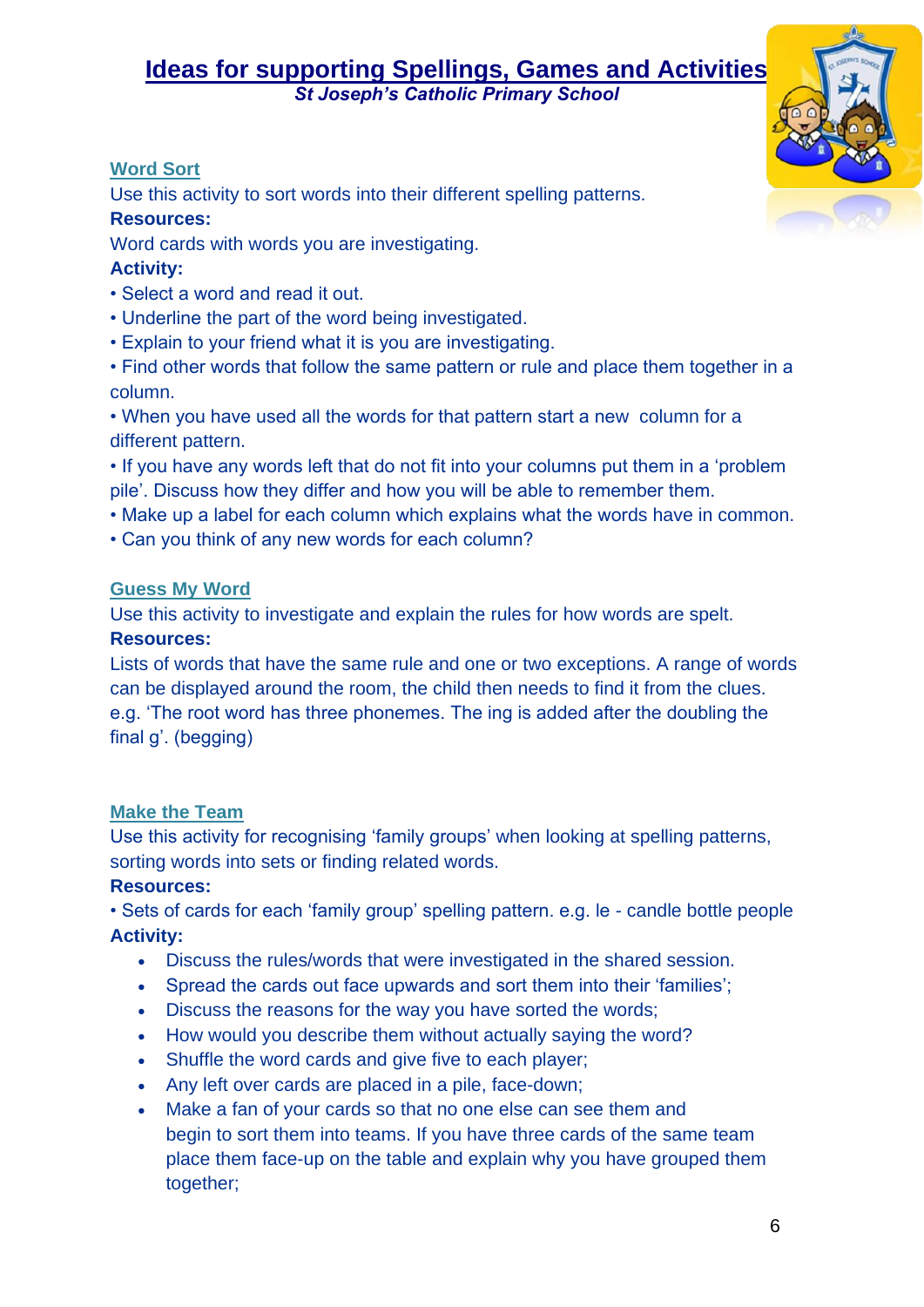*St Joseph's Catholic Primary School* 

- The youngest player picks up a card from the pack on the table. If they now have three cards of the same team they place them face-up on the table.
- The next player picks up a card from the pile on the table and if they have made a team of three, they place it face-up on the table;
- The game ends when one player has no cards left.

#### **Clap and Count**

Use this activity for spelling compound words, words with prefixes and other multisyllabic words.

#### **Resources:**

• Word cards; each card showing one word.

#### **Activity:**

- Discuss the rules/words that were investigated in the shared session.
- Shuffle the word cards and place them in one pile face-down on the table;
- Each child takes a turn to take the top card from the pile;
- They read it aloud and then place it face down in front of them;
- The rest of the group clap the syllables, draw lines for each syllable and write the letters on each line; (e.g.Wed nes day; e qui lat er al)
- When all the cards have been turned over, each child checks their spellings, getting one mark for the correct number of syllables and one mark for each syllable spelt correctly;
- Add up the marks to see who has won!

#### **Spot the Difference**

Use this activity to investigate spelling of elided words; (contractions). **Resources:** 

• Sets of about 20 pairs of word cards; one with the complete words and one with the elided word; e.g. can not and can't;

#### **Activity:**

- Discuss the rules/words that were investigated in the shared session.
- Place all the cards face-down on the table;
- The first player turns over two cards. If they are a pair, the complete words and the elided word, the player keeps the pair and has another go;
- If they are not a pair they are turned face down and left on the table;
- Play continues until all the words have been paired;
- The winner is the player with the most cards;



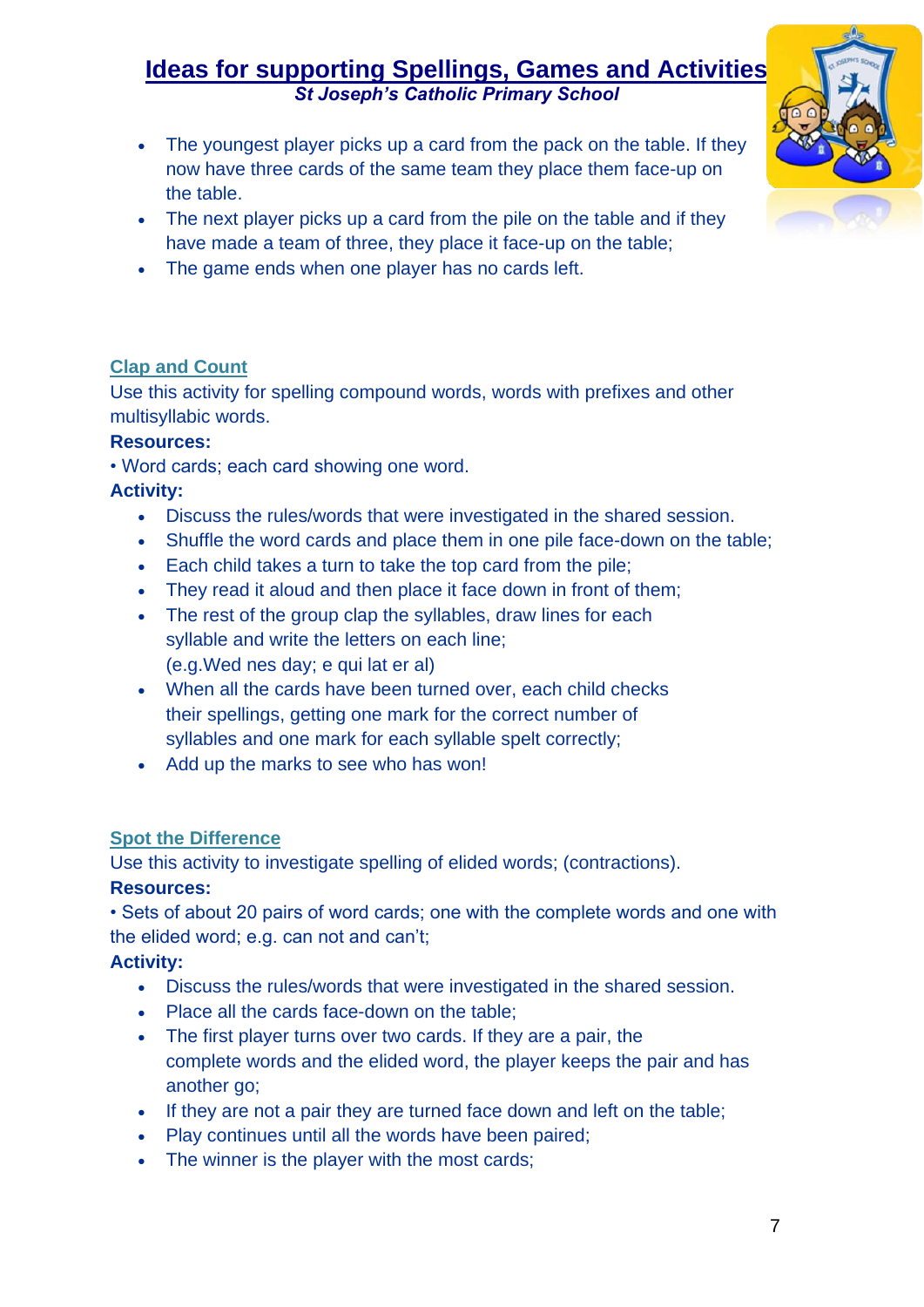*St Joseph's Catholic Primary School* 

- The players should then group the cards by the letter that is missing in the elided words;
- Which letter is the one most often replaced by the apostrophe?

#### **Words in words**

Use this activity to investigate prefixes and suffices.

#### **Resources:**

- Word cards with root words and words with prefixes and suffixes added.
- e.g. happy unhappy happiness lone alone lonely

sense nonsense sensibly definite indefinite indefinitely

#### **Activity:**

- Discuss the rules/words that were investigated in the shared session.
- Sort the cards into families of the root word and ones with prefixes and suffixes;
- Look at the words and discuss how the meaning of each one has been changed when a prefix or suffix has been added;
- Write down each word and its meaning;
- Does the spelling of any roots words have to change when adding a prefix or suffix is added?
- Write down any other words you know with the same prefix or suffix.

#### **Find the 'tricky bit'**

**Aim of activity:** For children to develop the skill of spelling as they write by identifying the tricky bit in a word that they have tried.

**Whole-class work:** Exploring different tricky bits **Preparation:** A list of high frequency/cross-curricular words.

- Introduce the activity, explaining to the children that the goal is to improve their spelling of certain words by being able to identify and check the tricky bit.
- Dictate the first word for the children to write on their whiteboards and ask them to underline any bit in the word they find difficult.
- Ask them to hold up their boards.
- Ask individual children to explain what they identified as the tricky bit and why.
- Copy some of their versions of the word, including the correct spelling, onto the class whiteboard and discuss the tricky bits in the word.
- Talk about the mis-spelt words and why the error was made, e.g. it may be phonetically plausible, the spelling and pronunciation are not the same, etc.
- Focus on the correct spelling by covering or rubbing out the others and underline the tricky bit, explaining why it can catch you out as you are writing.
- Agree a way of recalling the word for the future.